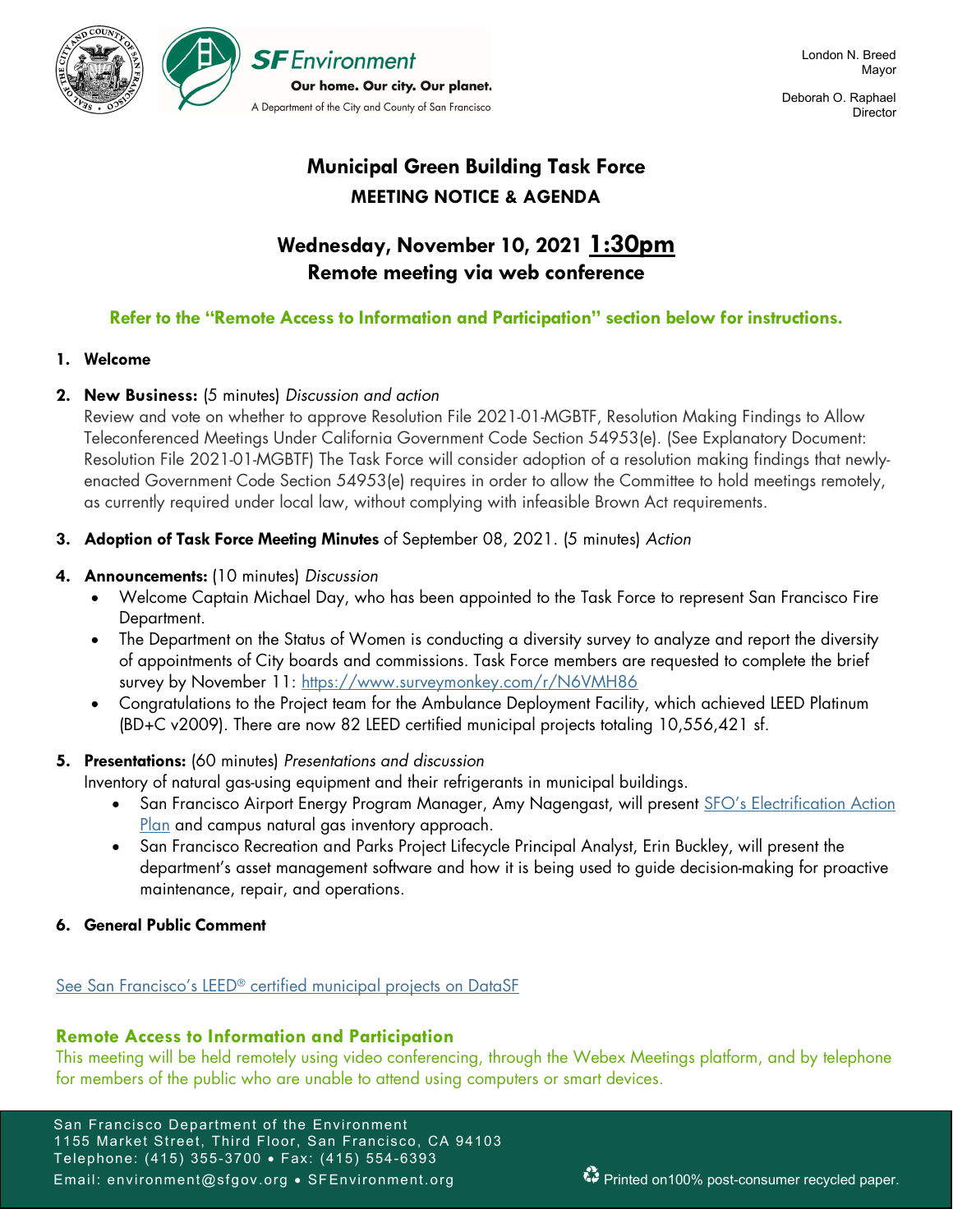### Attending the Meeting: Watch or Listen

Members of the public have the following options for attending the meeting:

- Option 1: Watch the meeting using a computer or smart device by clicking on the following link: https://ccsf.webex.com/ccsf/onstage/g.php?MTID=eea6334f6c8b714a6d7ddc9bd64ab5f0d Password: MGBTF
	- If you are able to and would like to watch via your computer, please follow these instructions: i) Click on the link above; ii) Enter your first name, last name, and email address if desired; iii) Click "Join by Browser" (directly beneath the "Join Now" button);
	- If you are able to watch via your smart mobile device: i) Download the Webex Meetings application; ii) Click on the link above; iii) Click Join; iv) Enter your name and email; v) Click Ready to Join

Option 2: Join the meeting by phone, if you do not have access to a computer or smart device. Dial: 1-415-655-0001 and then enter the Access Code: 2495 473 7724.

### Participating During Public Comment: By Phone or by Chat

Members of the public will have opportunities to participate during public comment. The public is asked to wait for the particular agenda item before making a comment on that item. Comments will be addressed in the order they are received. When the moderator announces that the Committee is taking public comment, members of the public can:

- Option 1: Participate via computer or smart device by: i) Clicking on the "Raise Hand" icon in the Participant window; ii) Depending on the number of people in line ahead of you, you may have to wait before it is your opportunity to speak. When it is your turn, you will be notified that your line has been unmuted, and it will be your opportunity to speak; iii) Your call will be muted when your allotted time expires.
- Option 2: Participate over the phone by: i) Pressing \*3 (this step is very important, as it will activate the "Raise Hand" icon in the Participant window); ii) Depending on the number of people also in line ahead of you, you may have to wait before it is your opportunity to speak. When it is your turn, you will be notified that your line has been unmuted, and it will be your opportunity to speak; iii) Your call will be muted when your allotted time expires.

\*\* In accordance with Governor Gavin Newsom's statewide order for all residents to "Stay at Home" - and the numerous local and state proclamations, orders and supplemental directions – aggressive directives have been issued to slow down and reduce the spread of the COVID-19 virus. Copies of explanatory documents are available 1) on the Task Force's webpage https://sfenvironment.org/about/taskforce/municipal-green-building-task-force; or (2) upon request to Eden Brukman, at telephone number (415) 355-3710 or via e-mail at Eden.Brukman@sfgov.org.

### Important Information

Persons unable to attend the meeting may submit to the Task Force, by the time the proceedings begin, written comments regarding the agenda items above. These comments will be made a part of the official public record and shall be brought to the attention of the Task Force members. Any written comments should be sent to: Eden Brukman, San Francisco Department of the Environment, Eden.Brukman@sfgov.org by 5:00 p.m. on the day prior to the hearing. Comments which cannot be delivered to Ms. Brukman by that time may be taken directly to the hearing at the location above. When bringing handouts to meetings, please photocopy on both sides of the paper and try to use post-consumer recycled or tree-free paper. Also, please bring sufficient copies of handouts for the Task Force and the public.

The ringing of and use of cell phones, pagers and similar sound-producing electronic devices are prohibited at this meeting. Please be advised that the Chair may order the removal from the meeting room of any person(s) responsible for the ringing or use of a cell phone, pager, or other similar soundproducing electronic devices.

### Public Comment

At this time, members of the public may address the Task Force on items of interest that are within the subject matter jurisdiction of the Task Force but are not on today's agenda. Public comment will be taken following each agendized item. Each member of the public may address the Task Force for up to three minutes, unless otherwise announced by the Chair. If it is demonstrated that the comments by the public will exceed 15 minutes, the Chair may continue Public Comment to another time during the meeting.

The Brown Act forbids the Task Force from taking action or discussing any item or issue not appearing on the posted agenda. This rule applies to issues raised in public comment as well. In response to public comment, not on an agendized item, the Task Force is limited to:

1. Briefly responding to statements made or questions posed by members of the public, or